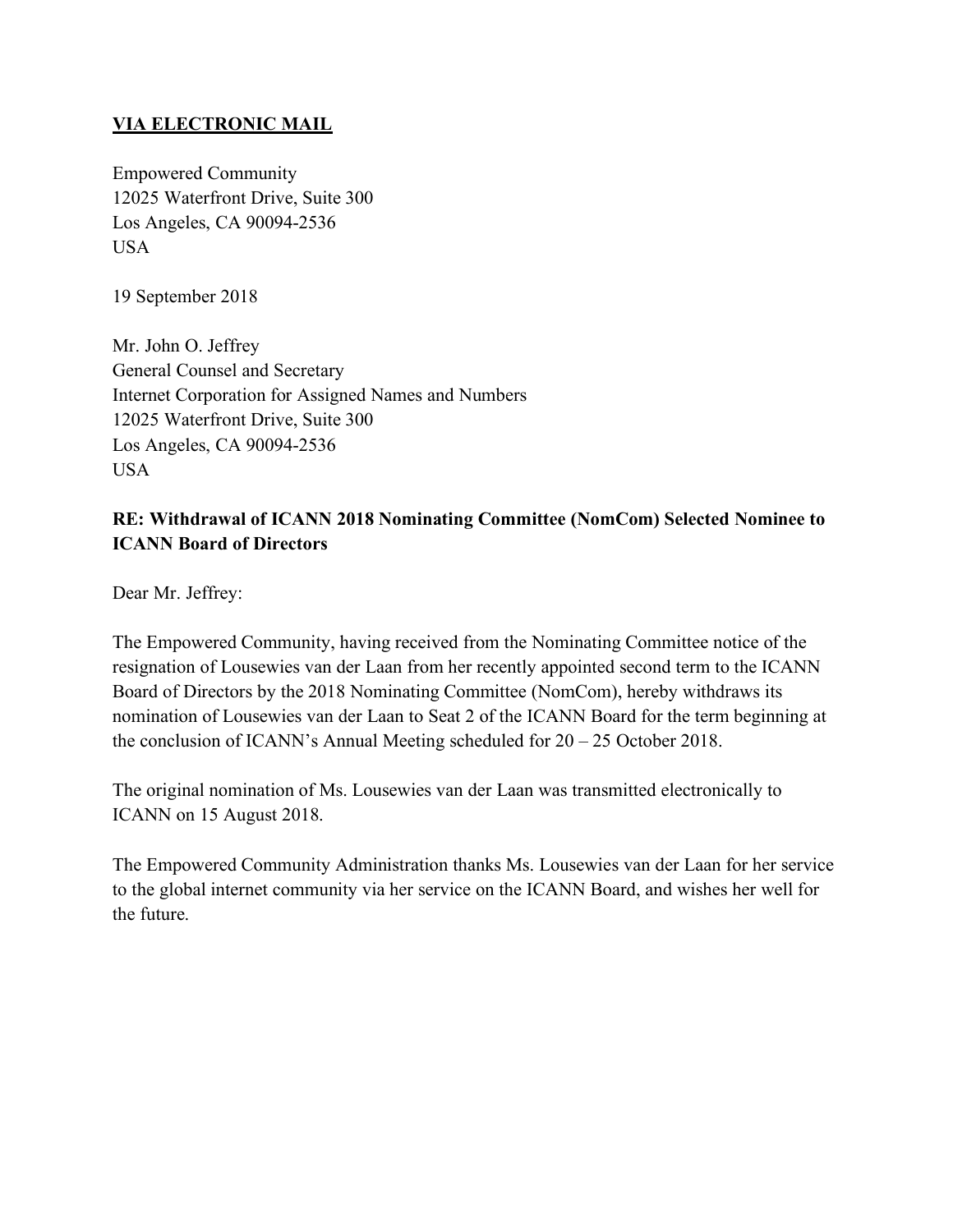On behalf of the Empowered Community,

Stephen Deerhake ccNSO Representative to the Empowered Community

#### C<sub>c</sub>:

Mr. Cherine Chalaby, Chair, ICANN Board of Directors Mr. Göran Marby, CEO, ICANN Address Supporting Organization (via Alan Barrett) At-Large Advisory Committee (via Chair, Alan Greenberg) Country Code Names Supporting Organization (via Chair, Katrina Sataki) Generic Names Supporting Organization (via Chair, Heather Forrest) Governmental Advisory Committee (via Chair, Manal Ismail)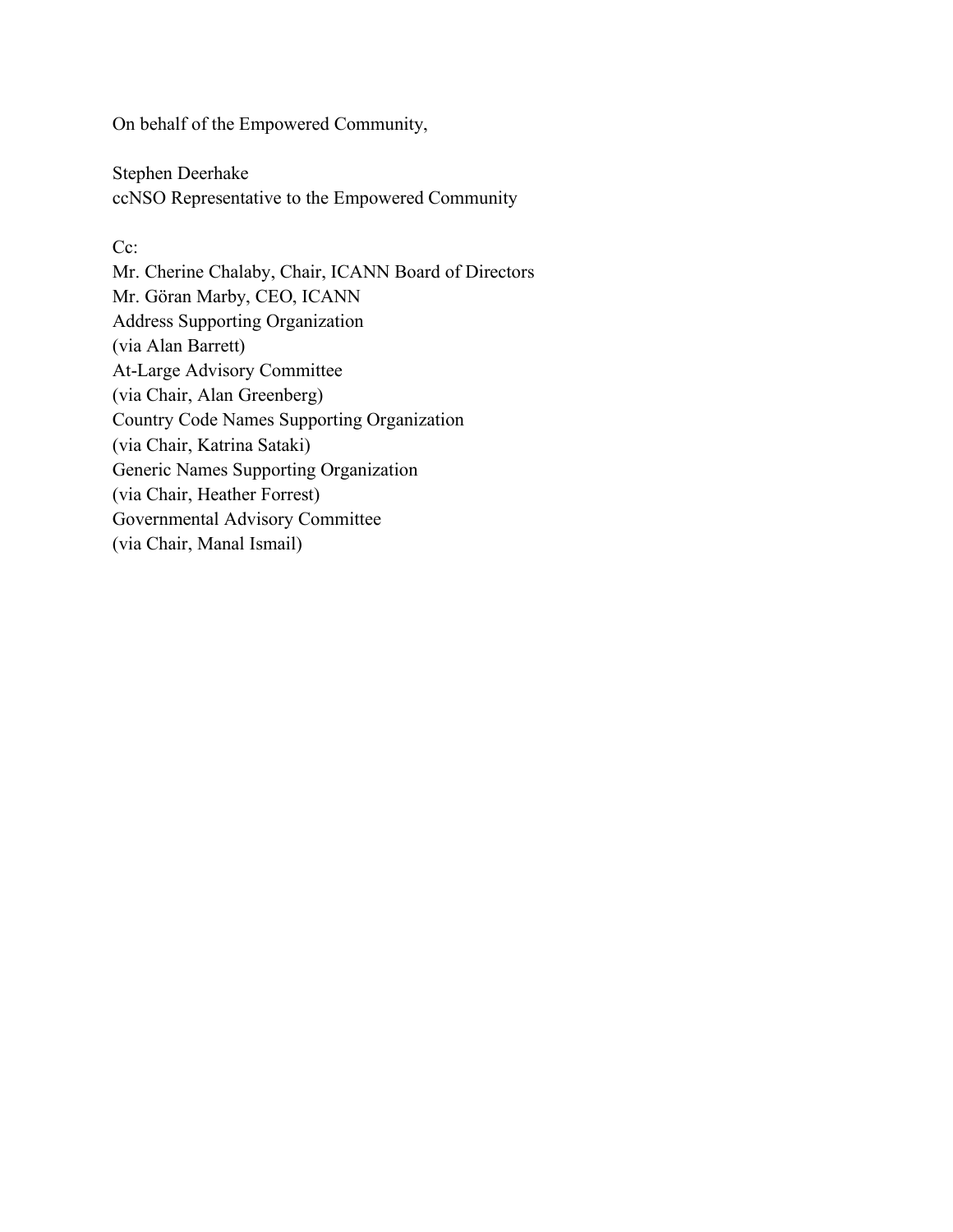### **VIA ELECTRONIC MAIL**

Empowered Community 12025 Waterfront Drive, Suite 300 Los Angeles, CA 90094-2536 **USA** 

19 September 2018

Mr. John O. Jeffrey General Counsel and Secretary Internet Corporation for Assigned Names and Numbers 12025 Waterfront Drive, Suite 300 Los Angeles, CA 90094-2536 USA

# **RE: Designation of ICANN 2018 Nominating Committee (NomCom) Selected Nominee to ICANN Board of Directors**

Dear Mr. Jeffrey:

The Empowered Community, pursuant to Section 7.8 of the ICANN Bylaws, and in accordance with a notice received from the Nominating Committee under Section 7.8(c) of the ICANN Bylaws, hereby designates Danko Jevtovic to sit on Seat 2 of the ICANN Board for the term beginning at the conclusion of ICANN's Annual Meeting scheduled for 20 – 25 October 2018.

On behalf of the Empowered Community,

Stephen Deerhake ccNSO Representative to the Empowered Community

C<sub>c</sub>: Mr. Cherine Chalaby, Chair, ICANN Board of Directors Mr. Göran Marby, CEO, ICANN Address Supporting Organization (via Alan Barrett) At-Large Advisory Committee (via Chair, Alan Greenberg) Country Code Names Supporting Organization (via Chair, Katrina Sataki)